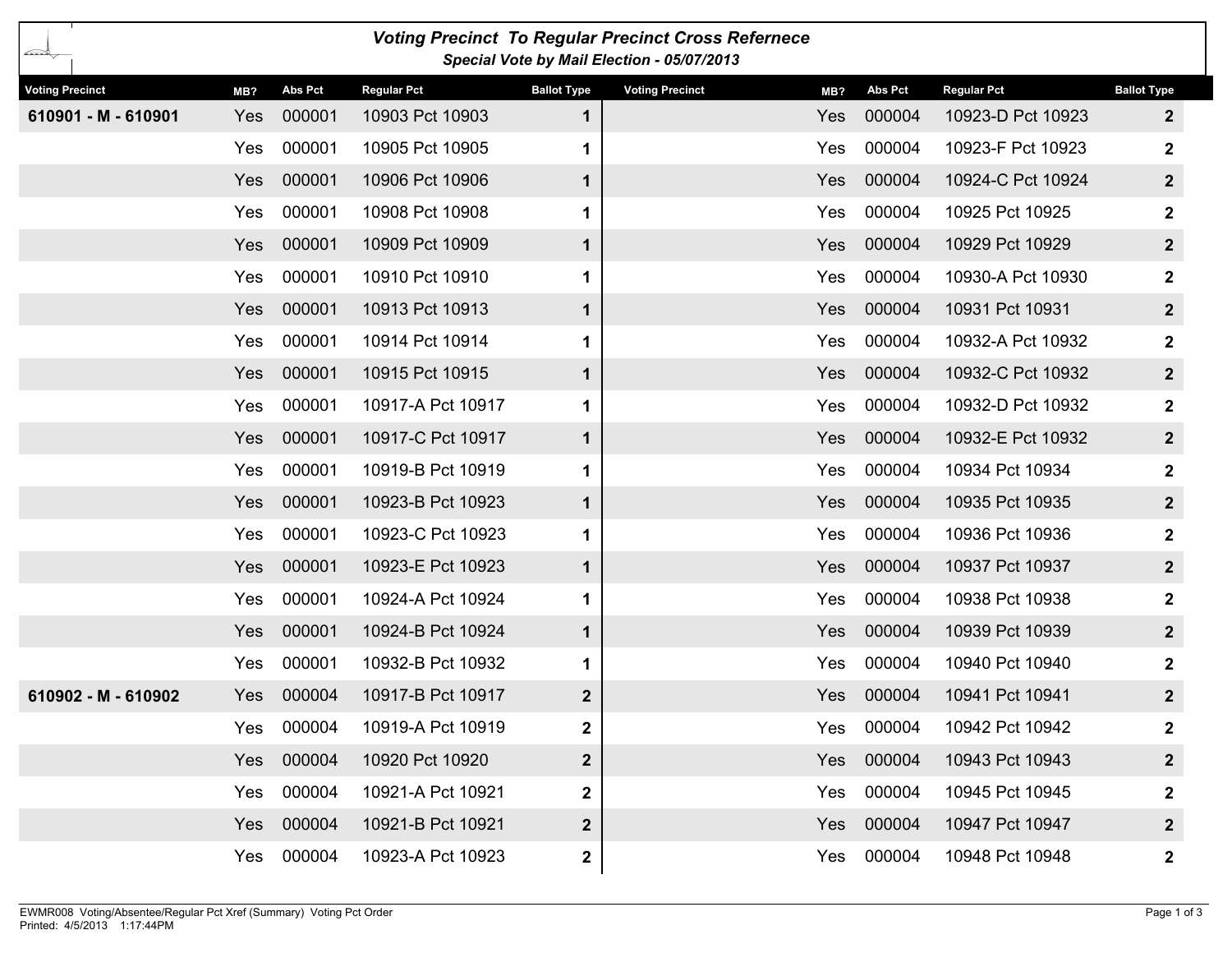| <b>Voting Precinct</b> | MB?        | <b>Abs Pct</b> | <b>Regular Pct</b> | <b>Ballot Type</b> | <b>Voting Precinct</b> | MB? | <b>Abs Pct</b> | <b>Regular Pct</b> | <b>Ballot Type</b> |
|------------------------|------------|----------------|--------------------|--------------------|------------------------|-----|----------------|--------------------|--------------------|
| 610903 - M - 610903    | Yes        | 000011         | 10921-C Pct 10921  | $3\phantom{a}$     |                        | Yes | 000005         | 11233 Pct 11233    | $\mathbf{2}$       |
|                        | Yes        | 000012         | 20826-C Pct 20826  | 3                  |                        | Yes | 000005         | 11244 Pct 11244    | $\mathbf 2$        |
| 611204 - M - 611204    | Yes        | 000002         | 11201 Pct 11201    | 1                  |                        | Yes | 000005         | 11249 Pct 11249    | $\boldsymbol{2}$   |
|                        | Yes        | 000002         | 11202 Pct 11202    | 1                  |                        | Yes | 000005         | 11250 Pct 11250    | $\boldsymbol{2}$   |
|                        | Yes        | 000002         | 11204 Pct 11204    | $\mathbf 1$        |                        | Yes | 000007         | 21250 Pct 21250    | $\mathbf{2}$       |
|                        | Yes        | 000002         | 11207 Pct 11207    | 1                  | 620906 - M - 620906    | Yes | 000006         | 20934-A Pct 20934  | $\mathbf 2$        |
|                        | Yes        | 000002         | 11211 Pct 11211    | $\mathbf 1$        |                        | Yes | 000006         | 20934-B Pct 20934  | $\mathbf{2}$       |
|                        | Yes        | 000002         | 11216 Pct 11216    | 1                  |                        | Yes | 000006         | 20937 Pct 20937    | $\mathbf 2$        |
|                        | Yes        | 000002         | 11218 Pct 11218    | $\mathbf 1$        |                        | Yes | 000006         | 20938 Pct 20938    | $\mathbf{2}$       |
|                        | Yes        | 000002         | 11222-A Pct 11222  | 1                  |                        | Yes | 000006         | 20944 Pct 20944    | $\mathbf{2}$       |
|                        | Yes        | 000002         | 11222-C Pct 11222  | $\mathbf 1$        |                        | Yes | 000006         | 20945 Pct 20945    | $\mathbf{2}$       |
|                        | Yes        | 000002         | 11222-E Pct 11222  | 1                  | 631107 - M - 631107    | Yes | 000013         | 31144-A Pct 31144  | 4                  |
|                        | Yes        | 000002         | 11222-F Pct 11222  | $\mathbf 1$        |                        | Yes | 000013         | 31144-B Pct 31144  | 4                  |
|                        | Yes        | 000002         | 11226-D Pct 11226  | 1                  |                        | Yes | 000013         | 31144-C Pct 31144  | 4                  |
|                        | Yes        | 000002         | 11226-G Pct 11226  | $\mathbf 1$        |                        | Yes | 000013         | 31144-E Pct 31144  | 4                  |
|                        | Yes        | 000003         | 41204-E Pct 41204  | 1                  |                        | Yes | 000013         | 31148 Pct 31148    | 4                  |
| 611205 - M - 611205    | Yes        | 000005         | 11212 Pct 11212    | $\boldsymbol{2}$   |                        | Yes | 000013         | 31149 Pct 31149    | 4                  |
|                        | Yes        | 000005         | 11222-B Pct 11222  | 2                  |                        | Yes | 000013         | 31151-B Pct 31151  | 4                  |
|                        | <b>Yes</b> | 000005         | 11222-D Pct 11222  | $\boldsymbol{2}$   |                        | Yes | 000013         | 31152-D Pct 31152  | 4                  |
|                        | Yes        | 000005         | 11226-A Pct 11226  | $\mathbf 2$        | 631208 - M - 631208    | Yes | 000014         | 31237 Pct 31237    | 4                  |
|                        | Yes        | 000005         | 11226-B Pct 11226  | 2 <sup>2</sup>     |                        | Yes | 000014         | 31239-B Pct 31239  | 4                  |
|                        | Yes        | 000005         | 11226-C Pct 11226  | 2                  |                        | Yes | 000014         | 31239-D Pct 31239  | 4                  |
|                        | Yes        | 000005         | 11226-E Pct 11226  | $\mathbf{2}$       |                        |     | Yes 000014     | 31240 Pct 31240    | 4                  |
|                        | Yes        | 000005         | 11226-F Pct 11226  | 2                  |                        | Yes | 000014         | 31242 Pct 31242    | 4                  |
|                        | Yes        | 000005         | 11227 Pct 11227    | $\mathbf{2}$       |                        |     | Yes 000014     | 31243 Pct 31243    | 4                  |
|                        | Yes        | 000005         | 11228 Pct 11228    | $\mathbf{2}$       |                        | Yes | 000014         | 31246 Pct 31246    | 4                  |
|                        |            |                |                    |                    |                        |     |                |                    |                    |